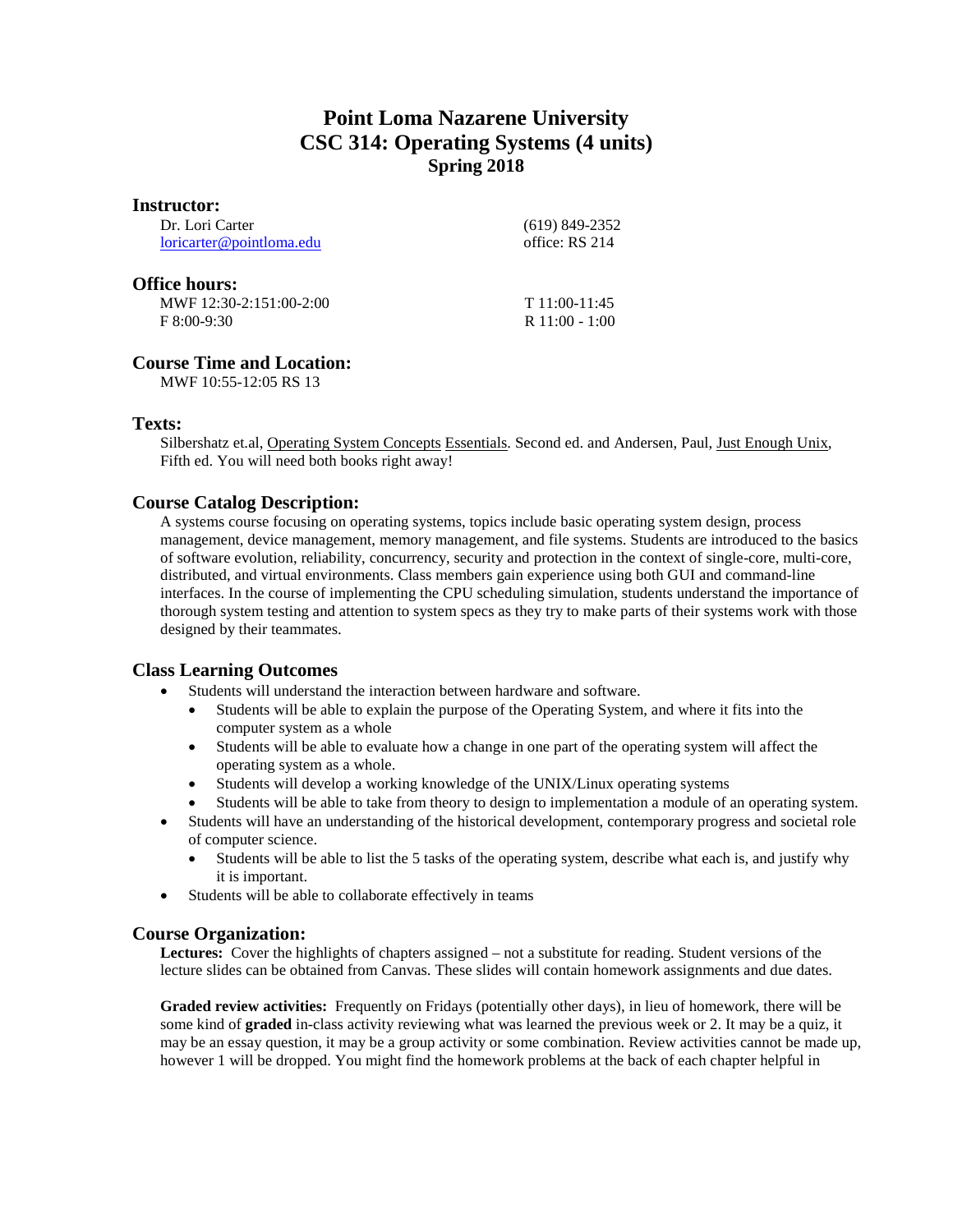preparing. You will definitely find the slides, lab questions, and text helpful! You may use any **strictly** handwritten notes (written by you) during the activity.

**Labs:** Frequent labs based on the Linux/Unix operating systems, from the book, *Just Enough Unix* and other sources will be assigned. Lab sessions are mandatory. Unless otherwise stated, labs are due by the beginning of the next class period after they were assigned. If the lab requires a demonstration, you will be given one opportunity to demonstrate it. It will either be signed off as correct, or I will make notes regarding what worked and what didn't. **No late labs are accepted** but I will drop the lowest lab grade. An unfinished lab may be turned in on time for partial credit. Labs will contain questions that require analysis and thought. Often, a large point value will be assigned to these answers. **They should be original, and in your own words**. If it appears that 2 (or more) people have turned in 1 lab, I will split the points or potentially give each person a zero.

**Exams:** There will be 2 exams in addition to the final exam. These will only cover material presented since the last exam. If you will miss an exam for a school function, you must arrange to take it in advance. **If you ever miss an exam without giving me prior notice, there is a good chance you will receive a zero unless, of course, there was clearly an emergency.** Exam 1 is scheduled for **Feb. 14.** It will cover chapters 1 – 4 plus the appropriate chapters in the Unix book. Exam 2 is scheduled for **April 9** and will cover chapters 5-8 in your text. **Final Exam:** Cumulative exam with an emphasis on material covered in the last part of the semester. The final is scheduled for the **Friday of finals week at 10:30 AM**.

#### **Final Exam: Date and Time:**

The final exam date and time is set by the university at the beginning of the semester and may not be changed by the instructor. This schedule can be found on the university website and in th course calendar. No requests for early examinations will be approved. Only in the case that a student is required to take three exams during the same day of finals week, is an instructor authorized to consider changing the exam date and time for that particular student.

**Simulation Project:** A 3-week programming project based on process scheduling will be assigned. The entire project is due March 23, but there will be several intermediate due dates as well. In order to get full credit, all intermediate dates must be met as well as the final date. Unless otherwise stated, late portions are not accepted. **Most aspects of this project (exceptions will be noted) must be completed using basic Linux/UNIX tools**  (**non-GUI**). Programs will be written in  $C++$  using the basic Linux Operating System (command-line) and  $g++$ compilers.All written projects will be completed using a Linux/Unix text editor.

## **Grading:**

| Review activities | 12%                                         |          |    | <b>Scheduling Project</b> | 10%              |
|-------------------|---------------------------------------------|----------|----|---------------------------|------------------|
| Exams             | 30%                                         |          |    | Final                     | 23%              |
| Labs              | 25%                                         |          |    |                           |                  |
|                   |                                             |          |    |                           |                  |
|                   | Final grades will be determined as follows: |          |    |                           |                  |
| 100-93%           |                                             | 80-82.9% | В- |                           | 67-69.9%<br>$D+$ |
| 90-92.9%          |                                             | 77-79.9% |    |                           | 63-66.9%         |

73-76.9% C<br>70-72.9% C-70-72.9%

## **University Mission:**

83-86.9% B

Point Loma Nazarene University exists to provide higher education in a vital Christian community where minds are engaged and challenged, character is modeled and formed, and service becomes an expression of faith. Being of Wesleyan heritage, we aspire to be a learning community where grace is foundational, truth is pursued, and holiness is a way of life.

 $60-62.9\%$  D-<br>0-59.9% F 0-59.9%

## **Department Mission:**

The Mathematical, Information, and Computer Sciences department at Point Loma Nazarene University is committed to maintaining a curriculum that provides its students with the tools to be productive, the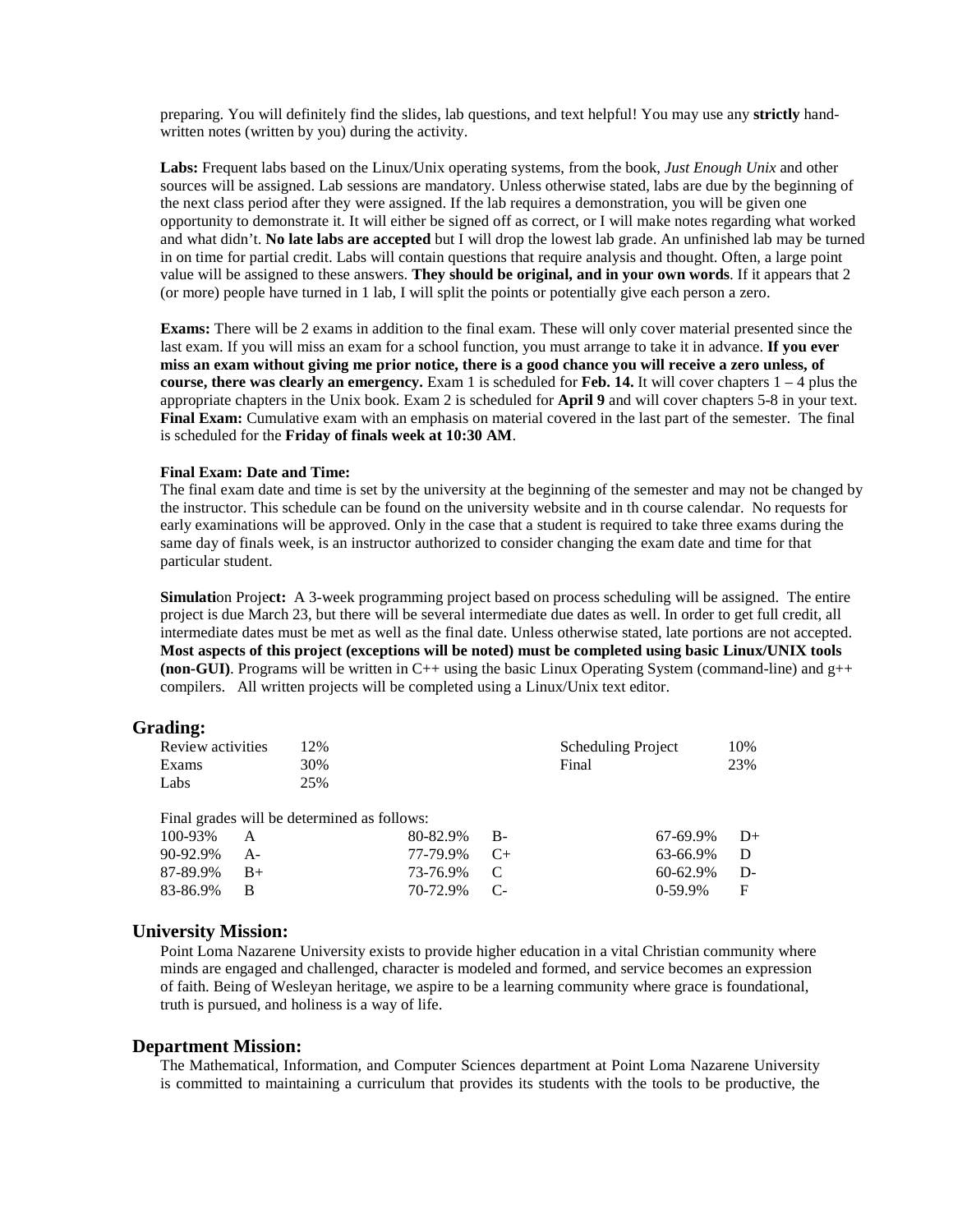passion to continue learning, and Christian perspectives to provide a basis for making sound value judgments.

#### **Attendance:**

Attendance is expected at each class session. In the event of an absence you are responsible for the material covered in class and the assignments given that day.

Regular and punctual attendance at all classes is considered essential to optimum academic achievement. If the student is absent from more than 10 percent of class meetings, the faculty member can file a written report which may result in de-enrollment. If the absences exceed 20 percent, the student may be deenrolled without notice until the university drop date or, after that date, receive the appropriate grade for their work and participation. See http://catalog.pointloma.edu/content.php?catoid=24&navoid=1581#Class Attendance in the Undergraduate Academic Catalog.

#### **Class Enrollment:**

It is the student's responsibility to maintain his/her class schedule. Should the need arise to drop this course (personal emergencies, poor performance, etc.), the student has the responsibility to follow through (provided the drop date meets the stated calendar deadline established by the university), not the instructor. Simply ceasing to attend this course or failing to follow through to arrange for a change of registration (drop/add) may easily result in a grade of F on the official transcript.

## **Academic Accommodations:**

If you have a diagnosed disability, please contact PLNU's Disability Resource Center (DRC) within the first two weeks of class to demonstrate need and to register for accommodation by phone at 619-849- 2486 or by e-mail a[t DRC@pointloma.edu.](mailto:DRC@pointloma.edu) See [Disability Resource Center](http://www.pointloma.edu/experience/offices/administrative-offices/academic-advising-office/disability-resource-center) for additional information. For more details see the PLNU

catalog: [http://catalog.pointloma.edu/content.php?catoid=24&navoid=1581#Academic\\_Accommodations](http://catalog.pointloma.edu/content.php?catoid=24&navoid=1581#Academic_Accommodations) 

Students with learning disabilities who may need accommodations should discuss options with the instructor during the first two weeks of class.

## **Academic Honesty**

Students should demonstrate academic honesty by doing original work and by giving appropriate credit to the ideas of others. Academic dishonesty is the act of presenting information, ideas, and/or concepts as one's own when in reality they are the results of another person's creativity and effort. A faculty member who believes a situation involving academic dishonesty has been detected may assign a failing grade for that assignment or examination, or, depending on the seriousness of the offense, for the course. Faculty should follow and students may appeal using the procedure in the university Catalog. See [http://catalog.pointloma.edu/content.php?catoid=24&navoid=1581#Academic\\_Honesty](http://catalog.pointloma.edu/content.php?catoid=24&navoid=1581#Academic_Honesty) for definitions of kinds of academic dishonesty and for further policy information.

## **Copyright Protected Materials:**

Point Loma Nazarene University, as a non-profit educational institution, is entitled by law to use materials protected by the US Copyright Act for classroom education. Any use of those materials outside the class may violate the law.

## **Credit Hours:**

In the interest of providing sufficient time to accomplish the stated course learning outcomes, this class meets the PLNU credit hour policy for a 4 unit class delivered over 15 weeks. Specific details about how the class meets the credit hour requirements can be provided upon request.